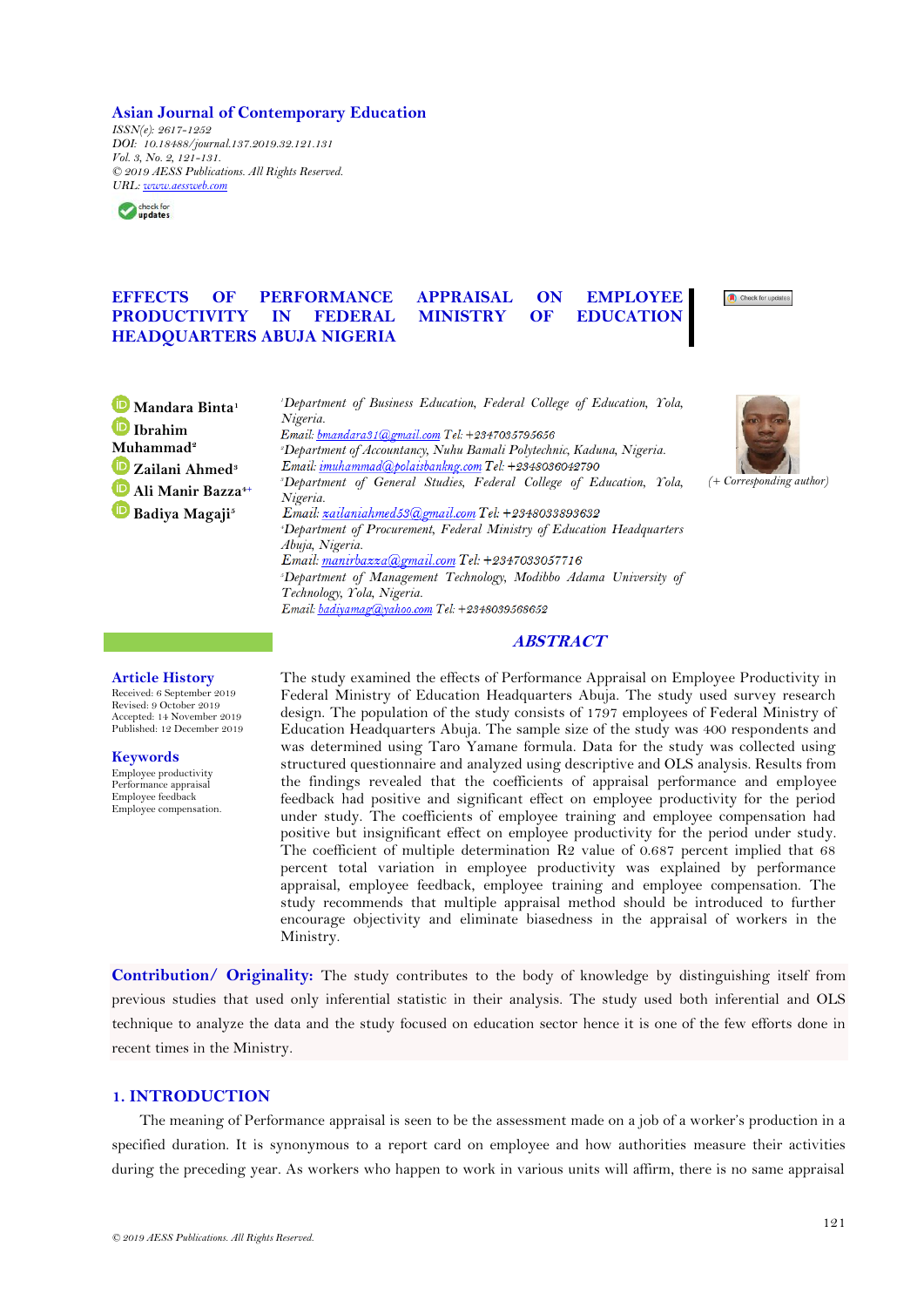performance that will exist in a firm. The many different structures and ways are attainable in many establishments. Given the fact that there are assessments that are effected so badly that they are designed for both failure and creating an experience that may not seem positive for manager and employees. It is seen also as a way performance and productivity of individual employees is assessed so as to determine his or her contribution to the development of the organization for the attainment of their main objectives. There are varied ways for the assessment of a performance of a worker in organizations. But the main reason is to have an approximate job performance of individual employees towards the attainment of the objectives of that organization. It is similarly done for promotions of the employee and transfer to other tasks and positions within the organization [\(Eldman and Arnold,](#page-9-0)  [2009\)](#page-9-0).

The purpose for performance appraisal is to help enhance productivity in organizations. It will help measure the productivity of organizational members and it is quite paramount and sensitive in managing human resources, the reason is that the outcome of the output of workers helps in making the organization succeed. It is important to indicate here that some authorities use this to downsize or under-score the efforts of workers who are not their favorites. Thus, a proven performance appraisal process joints the work place and the workers together and show the workforce what they are expected to do, and where they may function appropriately in the organization. It is used together with the productivity of an employee to identify a worker"s chance for upgrading, improvement and ranking into other high ranks of offices. Since majority of employees will like to infer the leaders" thoughts of their output places performance assessment in a contested spot. People who work in organizations with few workers and who usually interacts between their managers and themselves, generally know what the authorities expect from them. But, in big organization, the magnitude of interaction is almost nonexistent that many workers may lack the ability to predict actually what their leaders "perspective about them might be and the outcome of their output assessment will likely result in [Donli \(2008\)](#page-9-1).

Performance appraisal is seen as a mechanism that stands in administering a place of work and a worker there in such way that an individual and/or group can attain the outlined institutional objectives [\(Fletcher, 2001;](#page-9-2) [Esu and](#page-9-3)  [Inyang, 2009\)](#page-9-3). But also, performance appraisal stands for more than an outline of individual activities that has a goal of assessing and adapting worker performance.

#### *1.1. Statement of the Problem*

It is said that the output of a worker is suffering from a neglect of the high order especially here in Nigerian companies which obviously are about to collapse because of that and also could be directed to management"s method of performance that is poor but still exist in public service [\(Gerhart and Milkovich, 2010\)](#page-9-4). This point has been reiterated by [Watkins \(2007\)](#page-10-0) who explains that some agencies in Nigeria do not care about performance appraisal review and they do not see it as a tool for improving performance given the fact that even recent researches how that performance reviews seem to be gainful to organizational performance in all sectors be it public or private. To [Aidah \(2013\)](#page-8-0) a worker might possess the strength together with the will, and all the materials needed together with understanding from authorities even so such workers are likely to lack optimum productivity.

Many researches were carried out on performance appraisal and employee productivity across countries; some of themare; [Mollel-Eliphaz](#page-10-1) *et al.* (2017) these studies gave detailed information on this field of study, but still, it is surprising to note that almost all the works could not be channeled towards federal government establishments, and from the geographical aspect, not much effort has been exhausted to carry out similar study in Yola. It is on this note that this study seems to be needful because of the importance of the selected institution in employment generation and services rendered to the citizenry. Reviewed empirical works done and that relate to performance appraisal and employee productivity could not show how the establishments will find valid and required information about employee"s feedback so as to have an environment that is enabling to them so that they will put in more effort and produce more. Additionally, processes that are exhaustive about these establishments on how to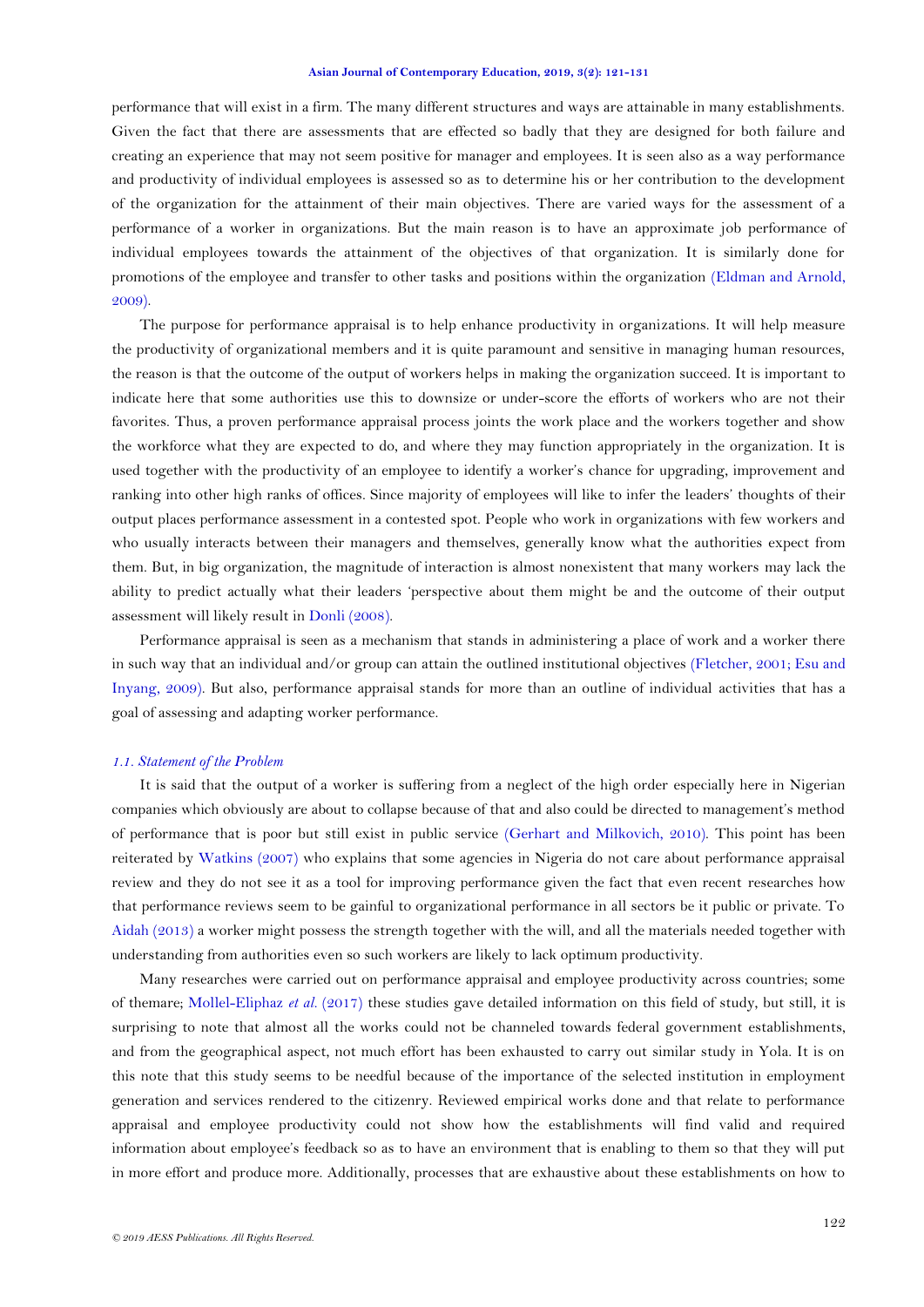retain their staff by training them regarding their cordiality between them and their management seem not to be in the past works studied. It is against this background that this attempt is made to analyze effects of performance appraisal on employee productivity in Federal Ministry of Education Headquarters Abuja.

#### *1.2. Aim and Objectives*

This work is aimed at assessing effects of performance appraisal on employee productivity in Federal Ministry of Education Headquarters Abuja. While the specific objectives of the study are to:

- i. Examine the effects of performance appraisal on employees" productivity in Federal Ministry of Education Headquarters Abuja.
- ii. Analyze the level to which appraisal feedback affects employees' productivity in Federal Ministry of Education Headquarters Abuja.
- iii. Evaluate the extent to which employees" training affects employees" productivity in Federal Ministry of Education Headquarters Abuja.
- iv. Investigate the effects of employee compensation on employee productivity in Federal Ministry of Education Headquarters Abuja.

### *1.3. Research Questions*

The study sought to address the under listed research questions:

- i. What is the effect of performance appraisal on employees" productivity in Federal Ministry of Education Headquarters Abuja?
- ii. To what extent does appraisal feedback affects employee's productivity in Federal Ministry of Education Headquarters Abuja?
- iii. To what extent does employee training affects employee productivity in Federal Ministry of Education Abuja?
- iv. What is the effect of employee compensation on employees" productivity in Federal Ministry of Education Headquarters Abuja?

### *1.4. Hypotheses*

The research has the following hypotheses:

*H01: Performance Appraisal has no significant relationship with employees' productivity in Federal Ministry of Education Headquarters Abuja.*

*H0ii: Appraisal feedback has no significant effect on employee productivity in Federal Ministry of Education Headquarters Abuja.*

*H0iii: Employee training has no significant effect on employee productivity in Federal Ministry of Education Headquarters Abuja.*

*H0iv: Employee compensation has no significant effect on employee productivity in Federal Ministry of Education Headquarters Abuja.*

# **2. LITERATURE REVIEW**

## *2.1. Conceptual Issue*

## *2.1.1. Performance Appraisal and Employees' Productivity*

[Cardy and Leonard \(2011\)](#page-9-5) identify Performance appraisal as an interaction that is formal and structured which exist between an individual and his overseer, which comes in shape of interviews that are periodic (yearly or less), where output of that individual is assessed and appraised, with the intention of pinpointing strengths and weaknesses together with chances for likely improvement and subsequent skills development. Various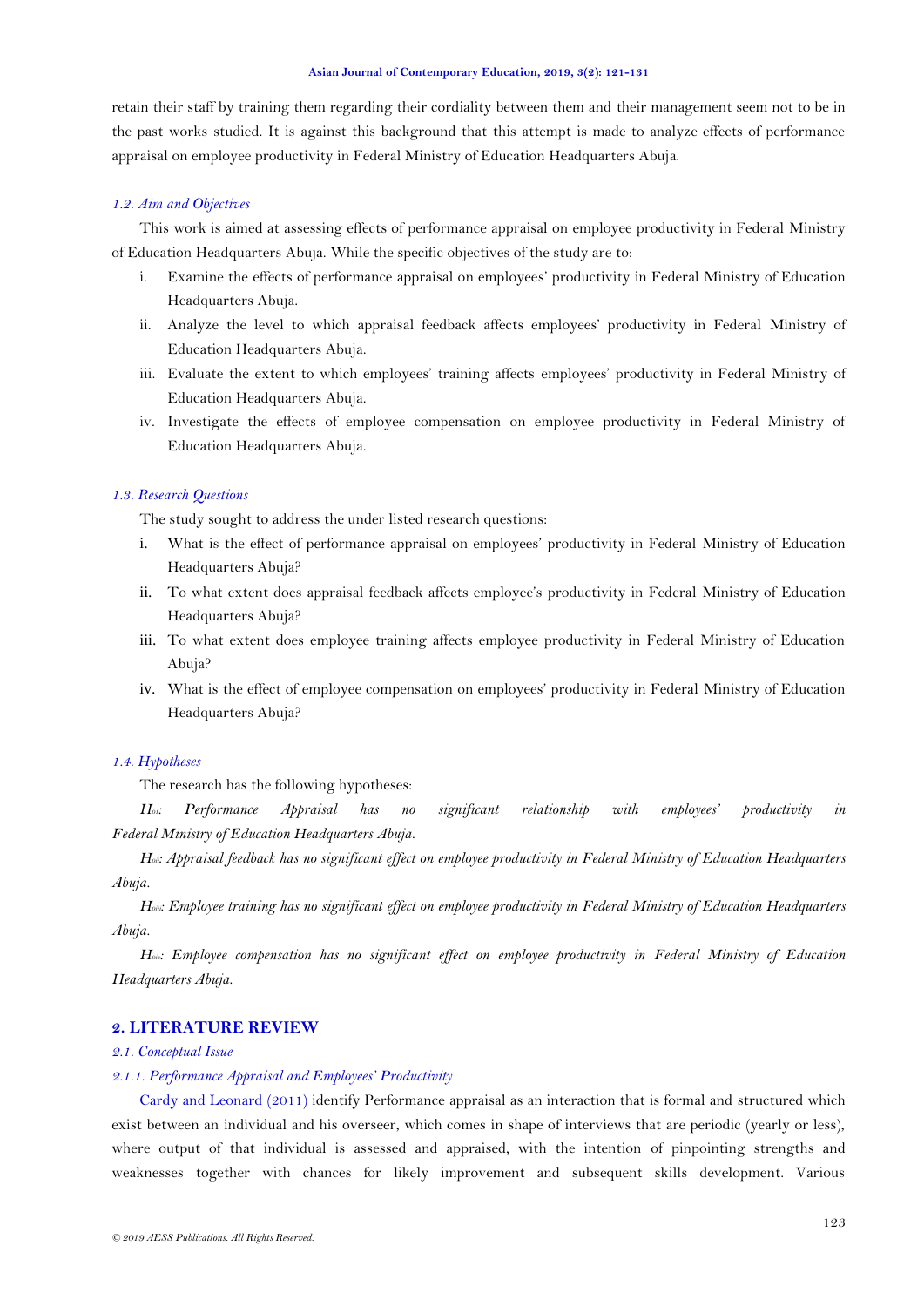organizations, use appraisal results, directly or indirectly, so as to determine reinforcements. This is to say that the results are used to get employees who seem good and who would be given higher merit remuneration increases, bonuses, and or promotions. Performance reviews of workers is surely among the best practices to boost performance, morale and increase productivity. Performance appraisal according to [Manoharan](#page-10-2) *et al.* (2009) is a very significant management tool for measuring the efficiency of employees in a place of work. It is meant to boost the efforts of a worker and his team to gradually see to the success of the overall organizational mission accomplishment [\(Cardy and Leonard, 2011\)](#page-9-5). It is used in some companies to interpret resultant rewards in the company, that is people that may be given merit allowance increases, bonuses, or cadre movement. Also, it can be employed to get the low performers who may be advised, demoted, dismissed or suffer remuneration decrease. [Armstrong \(2012\)](#page-9-6) pointed out that it often includes performance management system. This is a management systems used to manage and direct the resources of an organization so as to get the optimum likely performance. According to [Dessler \(2008\)](#page-9-7) it involves ensuring the main objective, establishing goals of a team, developing performance plan, performance analysis (through appraisal system) identifying developmental needs and rewards assignment.

## *2.2. Performance Feedbacks and Employee Productivity*

[Aguinis \(2009\)](#page-8-1); [DeNisi and Kluger \(2000\)](#page-9-8) specify that feedback on performance is a determining segment of all management of performance systems. This can be explained to be the data relating to the past behavior of an employee relating to identified standards of the behavior of an employee and results. Its main aim is to improve the performance of an individual and the team, as well as the engagement of the employee, stimulation, and satisfaction in the job [\(Aguinis, 2009\)](#page-8-1). To [Mello \(2015\)](#page-10-3) it is a kind of performance management that may be seen as a powerful developmental strategy and when related to the traditional manager-subordinate appraisals may seem quite different. The strategy is not replacing the traditional process and may be employed as a lone strategy for development. It includes feedback appraisal derived from those with perspectives that are seen to be quite relevant and helpful.

## *2.3. Employee Performance*

In organizational context, performance usually is explained as the length to which a member of an organization puts in his efforts towards the achievement of the objectives of that organization. According to Luthans & Stajkovic; Pfeffer, in [Asamu \(2013\)](#page-9-9) employees are the basic source of competitive advantage in organizations that are serviceoriented. Additionally, the approach of commitment performance sees employees rather as assets and resources, with a value for their voice. Actually it performs a very good role in the performance of an organization. It is seen as basically as the performance or otherwise of an employee. [Güngör \(2011\)](#page-9-10) identifies the performance of employees to basically include: output quantity, output quality, promptness of output, diligence to work, cooperativeness, in his part, [Boachie-Mensah \(2011\)](#page-9-11) shows that improved organizational performance can as well depend on improved employee performance.

### *2.4. Reward System and Employee Productivity*

Reward system means the available employer tools that is effected so as to attract, hold, stimulate and gratify workers [\(Armstrong, 2013\)](#page-9-12). [Thompson \(2002\)](#page-10-4) sees reward is an appreciation that may be monetary or otherwise extended to workers for their extra output to the firm. It is also viewed as overall gratification that may be an association of monetary and other rewards in an identified reward system [\(Armstrong, 2009\)](#page-9-13). Armstrong also explained on the reward that is total is normally stressed because it is unclear as to which of the rewards (monetary or otherwise) is better in stimulating employees" morale for better performance.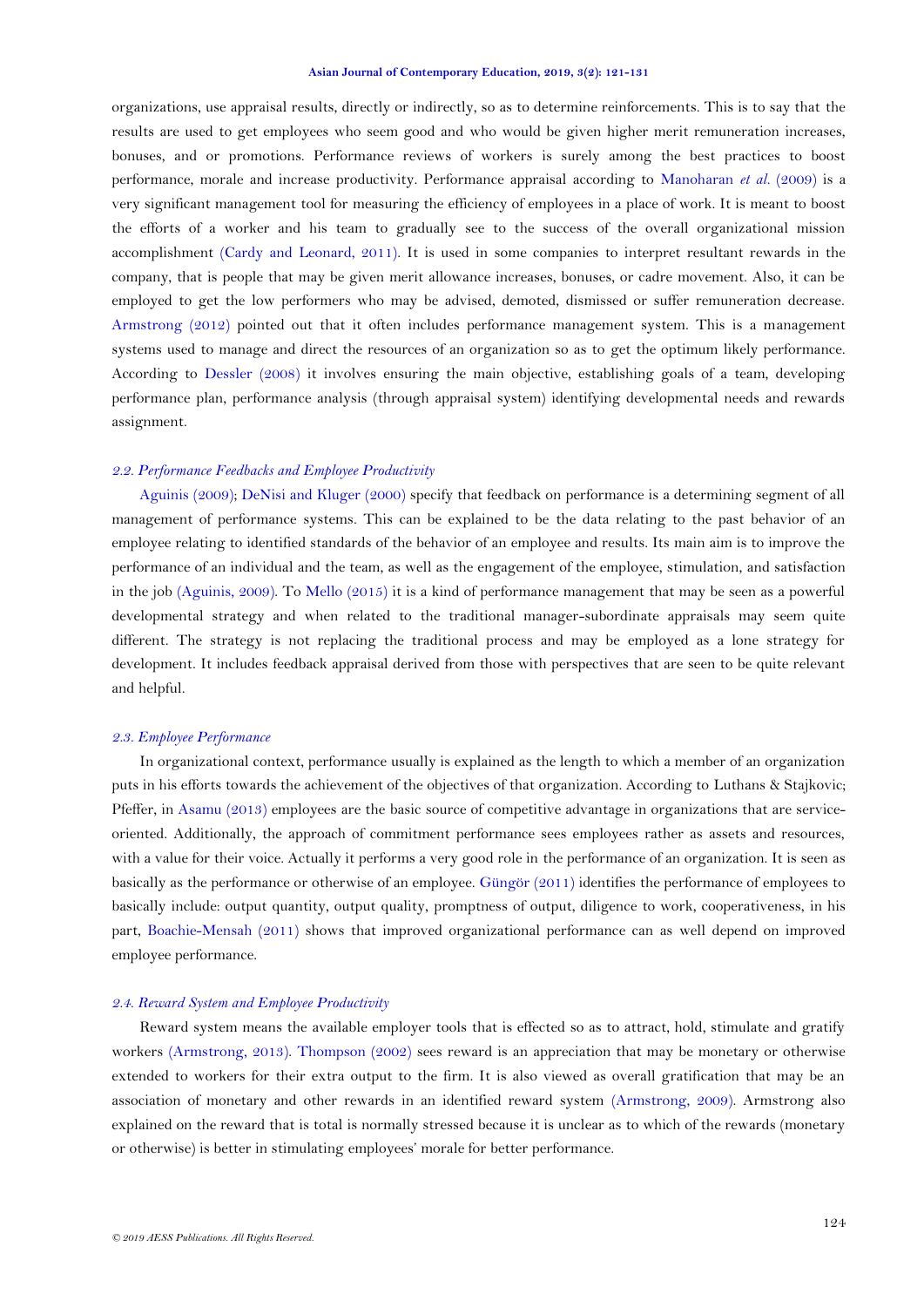### *2.5. Employee Training*

Raja *et al.* [\(2011\)](#page-10-5) explain that training is seen as the most vital instrument in the contemporary global business, this is as a result of efficiency that it boost and the efficiency at the side of workers and the firm. [Khawaja and](#page-10-6)  [Nadeem \(2013\)](#page-10-6) stressed that training is seen as activities used by companies which will result into increase in awareness or skill acquisition for the growth and subsequent contribution to the welfare and general output of human capital, company, boosting the workers" output and creating a link to the available performance and the optimum required performance. To [Armstrong \(2003\)](#page-9-14) it is a change that is systematic and formal in an individual"s behavior because of learning, experiences that are planned and instructions. Training is a way of giving out desired knowledge and skills to workers of a place of work for the execution of a specified activities.

## *2.6. Employee Productivity*

When we talk about productivity it means using resources effectively and efficiently. Resources include time, personnel, ideas, facts, finance, tools space, force and materials. Output/input ratio is what is referred to as Productivity. It is seen as an assessment of how establishments make use of elements like capital and labor in an efficient and effective manner in their production. When same amount of capital and labor is used to generate more productivity, it is also termed as increase productivity. It may be seen as preforming things rightly and in a right way so as to get optimum efficiency and value. It assesses output and inputs relationship and may be seen as the ratio of production to that of the required production. It may also be perceived as the quantity and quality of products produced from the utilized resources [\(Grönroos and Ojasalo, 2004;](#page-9-15) [Calabrese, 2012\)](#page-9-16). It measures how some elements such as capital and labor are manipulated to give out a required output level. Productivity is taken to be a key element for economic growth and competition and, that is why it is seen as an elementary data for international statistical comparisons and national performance judgment.

#### *2.7. Theoretical Framework*

The theory is anchored on Vroom's Expectancy theory.

## *2.8. Vroom's Expectancy Theory*

This particular idea was postulated by Victor H. Vroom. It is an attempt to explain how motivation of an individual can be harnessed to help get a desired outcome. It may be described in the form the benefit of an outcome to somebody because of successfully overcoming it and what gains are attached to that outcome [\(Banjoko, 2002\)](#page-9-17). This theory is anchored on the fact that the effort of an employee will result into performance and performance will subsequently result into rewards. This theory advocates that the magnitude of a tendency to perform in a desired form largely relies on the expectation that the act will lead to a given outcome and based on the attractiveness of that outcome to the individual. According to [Idemobi \(2010\)](#page-10-7) the Theory is a process theory developed which largely relies on the outcomes. The explanation of Vroom is that to motivate workers or employees, the effort put in by them, their subsequent performance and motivation must be joint to one another. He said, employee expectations are likely to affect the motivation of an individual. Therefore, their input depends on their expectations of the outcome.

## *2.9. Empirical Review*

In this section, prior studies were reviewed covering two related topics: Performance appraisal"s influence related to worker"s performance in some public sectors and also on workers" output in some private sectors. There is no consensus in the literature related to this topic leading to a divide among policy makers as to whether performance appraisal increases workers" performance or not. So many researches were done in relation to the topic of study. Remarkable among these studies are; [Mollel-Eliphaz](#page-10-1) *et al.* (2017) who studied the influence of performance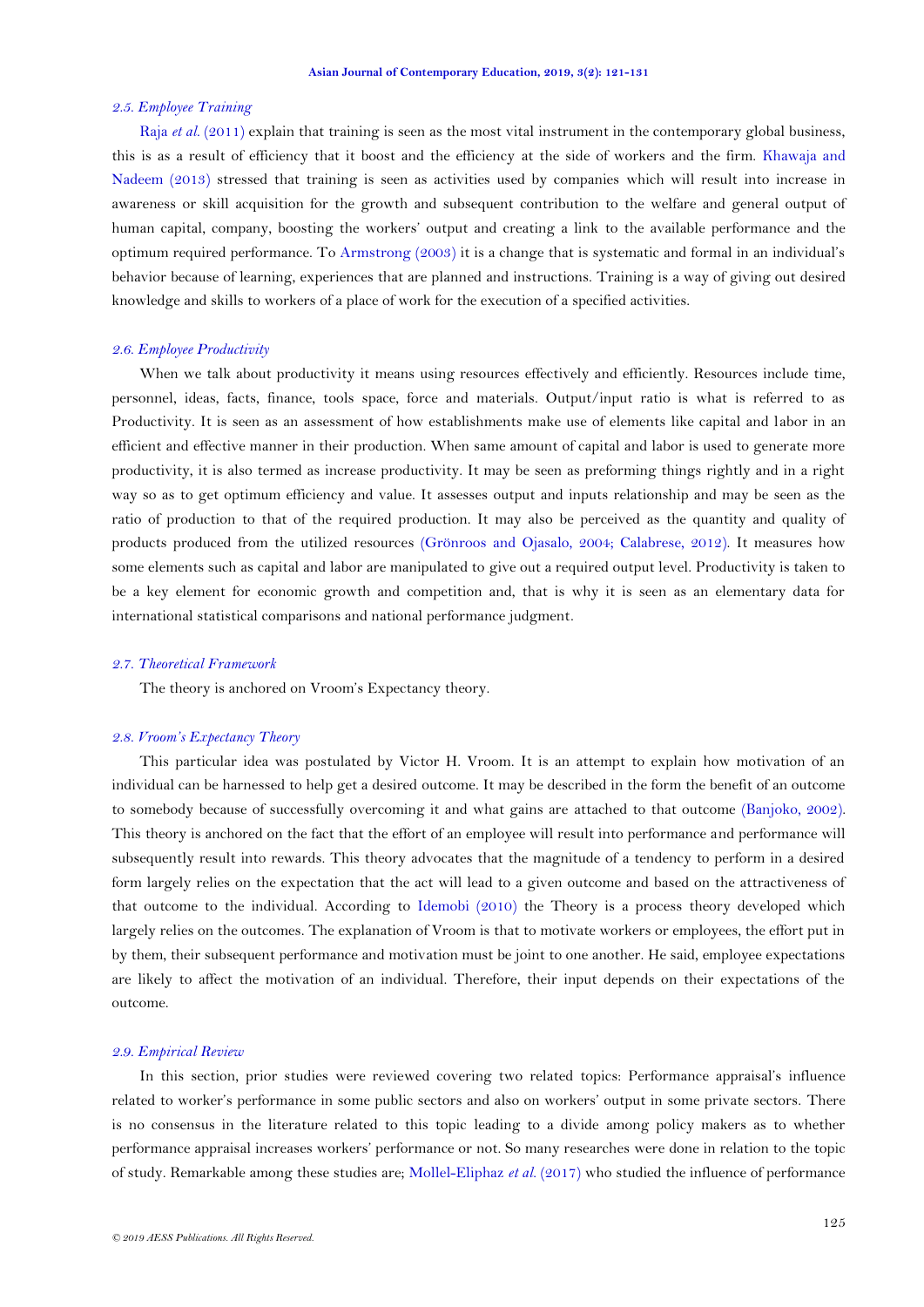appraisal practices on employee productivity: A case of Muheza District, Tanzania. The researchers discovered that employee productivity in a company is affected by recognition and feedback. Similarly, [Peleyeju and Ojebiyi \(2013\)](#page-10-8) studied the employee productivity of public universities in South-Western Nigeria related to lecturers" performance. They discovered a relationship quite significant and positive that exist between performance appraisal and employee productivity in the institutions. Similarly, [Homayounizadpanah and Baqerkord \(2012\)](#page-9-18) looked into the performance appraisal and employee productivity, they discovered that performance appraisal seems to be integral and an approach that is strategic in boosting employee and organizational productivity. [Marsor \(2011\)](#page-10-9) investigated the performance appraisal and employee productivity, where he showed that structures that are laid properly may be reappraised and assume to be good in other parts in boosting the output of an employee.

[Odunayo](#page-10-10) *et al.* (2014) looked in to relationship modeling between organizational productivity and performance appraisal in the government own sector of Nigerian enterprises. They showed a relationship that is positive and significant that exist in performance appraisal and work output. [Gichuhi](#page-9-19) *et al.* (2014) performed their research related to supermarkets in a Kenyan town of Nkuru. They saw a significant influence of employees" productivity to performance criteria, feedback, and frequency. Again, [Onyije \(2015\)](#page-10-11) looked at the concepts related to Nigerian University. He saw a relationship that is significant and positive in performance appraisal and employees" productivity. But [Hayford](#page-9-20) *et al.* (2016) digressed to look at "If performance appraisal is Anachronistic in tertiary institutions in Ghana": Evidence from University of Cape Coast. Their result proved that university staff there saw reason for performance appraisal pointing at it being for administration or for development.

But [Omusuebe and Kimcnichege \(2013\)](#page-10-12) collaboratively looked at the topic related to Mumias Sugar Company limited. They realized that between performance appraisal and employee productivity in a company a correlation really exists. In their own part Ajayi *et al.* [\(2011\)](#page-9-21) scrutinized the topic related to South West Nigerian Universities' academic staff. In their part they found out that a positive and significant relationship exists in the performance appraisal and employees" productivity of the staff. [Obiora \(2002\)](#page-10-13) investigated the topic as it relates to Nnamdi Azikiwe University, Awka and he came up with the realization of the existence of relationship between performance appraisal and employees" productivity in the time of the study.

## **3. METHODOLOGY**

Primary data is used for this study, that is data which was sourced from the structured questionnaire used. In order to avoid biasedness in responses from the respondents, five (5) points likert scale was employed that is, strongly Agree (5), Agree (4), Undecided (3), Disagree (2), and Strongly disagree (1) as adopted from [Mohammed](#page-10-14)  [and Abdulahi \(2019\)](#page-10-14).

### *3.1. Population and Sample Size*

Population for this study consist of all the staff of the Federal Ministry of Education Headquarters, Abuja and the staff are one thousand seven hundred and ninety-seven (1797). On the other hand, the sample size of the study is four hundred (400) respondents out of the total population.

## *3.2. Sampling Technique*

The technique for sampling used was purposive and random sampling and was employed for the selection of the respondents for the study. Purposive sampling involved the selection of only the employee of Federal Ministry of Education Headquarters Abuja, then five hundred (500) employees were randomly selected from each department and unit in proportionate to the number of employees in each department and this constituted the sample size for the administration of questionnaire.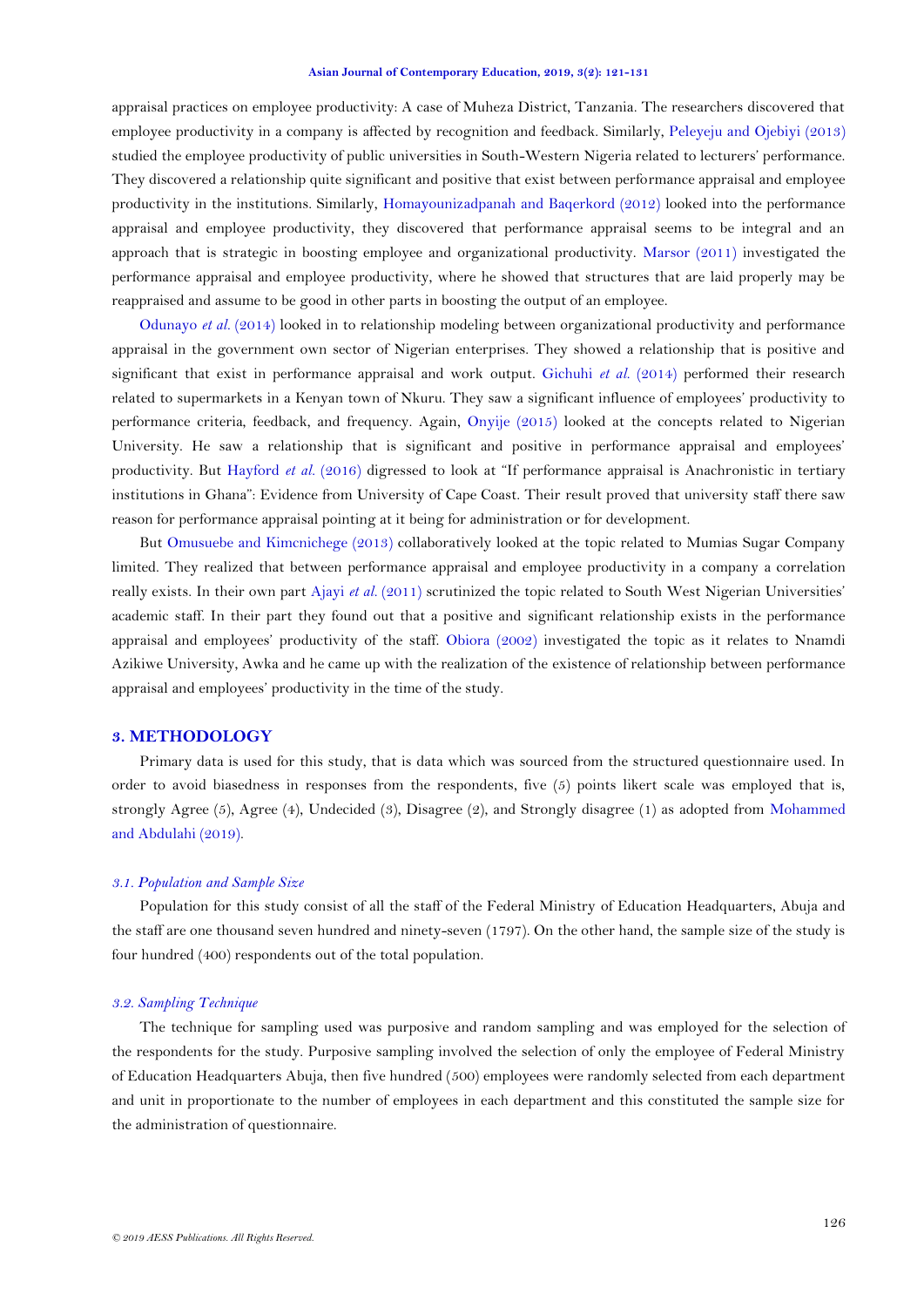### *3.3. Technique for Data Analysis*

The data analysis techniques for the study are descriptive and regression analyses. The justification for using regression analysis on this study is that; It took into cognizance the importance of each variable together with the effect they have on one another; it is employed for progressive and categorical variables and also addresses unknown parameters.

### *3.4. Model Specification*

| The functional relationship of the model is given below:     |
|--------------------------------------------------------------|
|                                                              |
| The econometric model is given as the following:             |
|                                                              |
| Y= Dependent variable.                                       |
| $X1-X4=Exogenous variables.$                                 |
| Where                                                        |
| $Y =$ Employee productivity.                                 |
| $X1 =$ Performance appraisal.                                |
| $X2 =$ Employee feedback.                                    |
| $X3 =$ Employee training.                                    |
| $X4 =$ Employee compensation.                                |
| $\alpha$ = Intercept.                                        |
| $\beta$ 1 – $\beta$ 4 = slopes of the independent variables. |
| μi = Random error.                                           |
|                                                              |

# **4. RESULTS AND DISCUSSIONS**

<span id="page-6-0"></span>The researcher attempted to use 500 respondents for the study, but however only 300 questionnaires were able to retrieved from the respondents, and the following are the results and discussions for the analyzed data of the study.

| <b>Table-1.</b> Gender distribution of the respondents. |           |            |  |  |  |
|---------------------------------------------------------|-----------|------------|--|--|--|
| Gender                                                  | Frequency | Percentage |  |  |  |
| Male                                                    | l 14      | 38         |  |  |  |
| Female                                                  | 186       | 62         |  |  |  |
| Total                                                   | 300       | $\Omega$   |  |  |  |

**Source:** Field survey, 2019.

<span id="page-6-1"></span>[Table 1](#page-6-0) shows the gender distribution of the respondents. The result reveals that 114 respondents which represents (38%) of the respondents constitutes male while 186 respondents which represents (62%) are female.

| Table-2. Educational qualification of the respondents. |            |  |  |  |  |
|--------------------------------------------------------|------------|--|--|--|--|
| Frequency                                              | Percentage |  |  |  |  |
|                                                        | 30.67      |  |  |  |  |
|                                                        | 32         |  |  |  |  |
| 112                                                    | 37.33      |  |  |  |  |
| 300                                                    | 100        |  |  |  |  |
|                                                        |            |  |  |  |  |

**Source:** Field survey, 2019.

[Table 2](#page-6-1) shows the educational qualification of the respondents. Those with secondary school certificate and its equivalent constitutes 92 (30.67%), Diploma/NCE constitutes 96 (32%), while first degree holders/HND constitutes 112 (37.33%).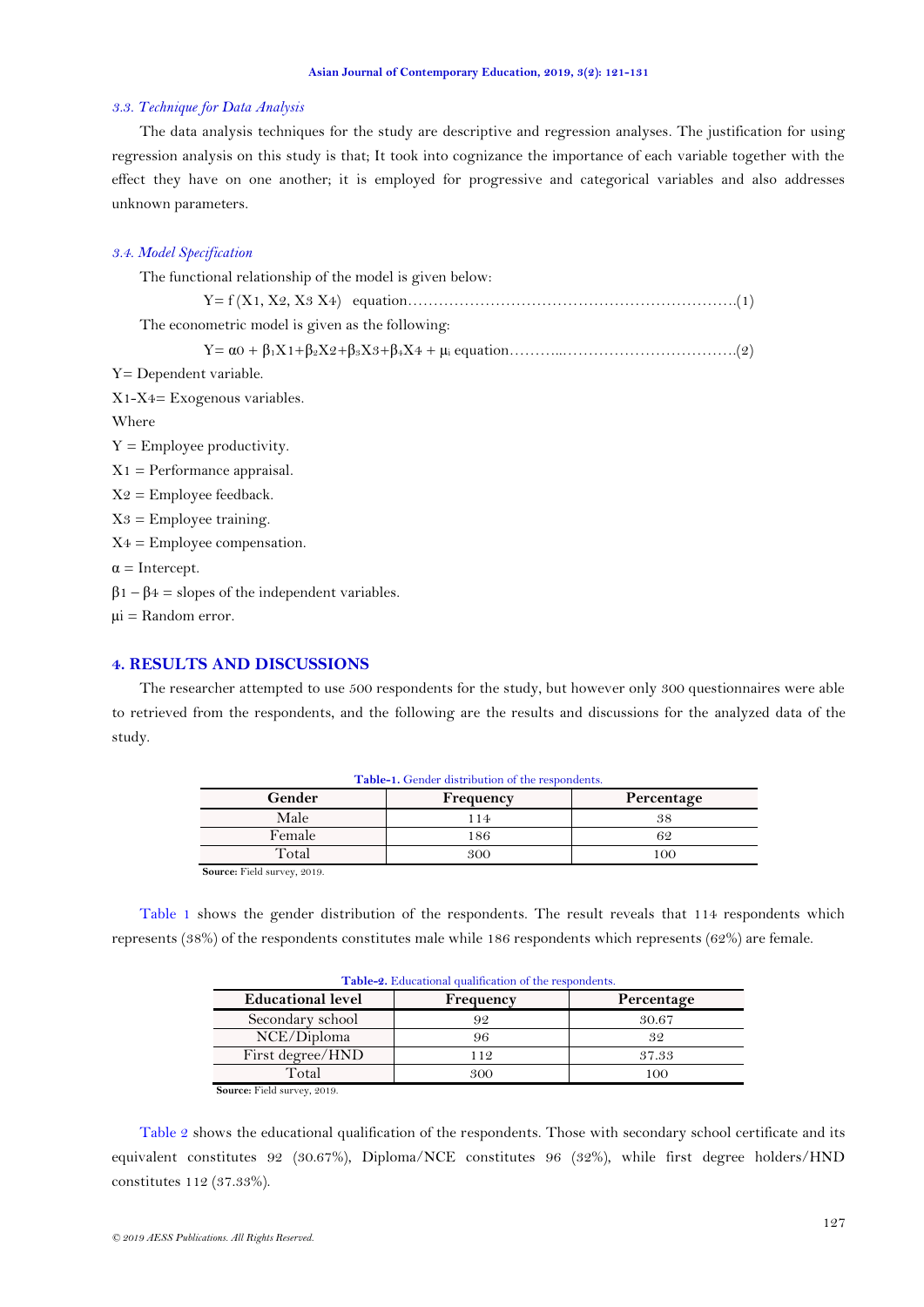<span id="page-7-0"></span>

| <b>Variables</b>   | N         | Minimum          | <b>Maximum</b>   | Mean             | Std. deviation   |                  | <b>Skewness</b> |
|--------------------|-----------|------------------|------------------|------------------|------------------|------------------|-----------------|
|                    | Statistic | <b>Statistic</b> | <b>Statistic</b> | <b>Statistic</b> | <b>Statistic</b> | <b>Statistic</b> | Std. error      |
| <b>PFA</b>         | 300       | 7.00             | 112.00           | 47.5000          | 36.88175         | .710             | .512            |
| <b>EMP</b>         | 300       | 9.00             | 122.00           | 48.0000          | 42.75389         | .953             | .512            |
| <b>FEB</b>         | 300       | 2.00             | 133.00           | 48,0000          | 44.36215         | .952             | .512            |
| TRA                | 300       | 12.00            | 116.00           | 48.0000          | 39.55276         | .851             | .512            |
| ECP.               | 300       | 13.00            | 116.00           | 48.5000          | 39.70616         | .957             | .512            |
| Valid N (listwise) |           |                  |                  |                  |                  |                  |                 |

#### **Table-3.** Descriptive statistics.

[Table 3](#page-7-0) shows a descriptive analysis of the data for all the indices used in the study. The total number of observation of the variables is 500. These are performance appraisal (PFA), employee productivity (EMP), feedback (FEB), training (TRA) and employee compensation (EMC).

PFA has a maximum value of (112.00) and minimum value of (7.00) with a central tendency single observation mean value of (47.50). The measure of dispersion of EMP is indicated by standard deviation value (36.88175). The skewness statistic value of (0.710) indicates that the variable is positively skewed.

EMP has a maximum value of (122.00) and minimum value of (9.00) with a central tendency single observation mean value of (48.00). The measure of dispersion of PFA is indicated by standard deviation value (42.75389). The skewness statistic value of (0.953) indicates that the variable is positively skewed.

FEB has a maximum value of (133.00) and minimum value of (2.00) with a central tendency single observation mean value of (48.00). The measure of dispersion of FEB is indicated by standard deviation value of (44.36215). The skewness statistic value of 0.952 shows that the variable is positively skewed.

TRA has a maximum value of (116.00) and minimum value of (12.00) with a central tendency single observation mean value of (48.00). The measure of dispersion of CI is indicated by standard deviation value (39.55276). The skewness statistic value of (0.851) reveals that the variable is positively skewed. EMC has a maximum value of (116.00) and minimum value of (13.00) with a central tendency single observation mean value of (48.50). The measure of dispersion of EMC is indicated by standard deviation value of (38.70616). The skewness value of (0.957) indicates that the variable is positively skewed. The result revealed that the index of employee feedback has the highest standard deviation with a value of (44.36215) and performance appraisal has the least standard deviation with a value of (36.88175). This implies that performance appraisal is the best performance indicator of employee productivity among all the variables used in the study.

<span id="page-7-1"></span>

| Table-4. Summary of Regression Result. |                     |           |            |  |  |  |
|----------------------------------------|---------------------|-----------|------------|--|--|--|
| <b>Variables</b>                       | <b>Coefficients</b> | Std error | Sig. value |  |  |  |
| Constant                               | 4.027               | 2.061     | 0.070      |  |  |  |
| <b>PFA</b>                             | 0.047               | 0.182     | 0.017      |  |  |  |
| <b>EFB</b>                             | 0.721               | 0.199     | 0.003      |  |  |  |
| TRA                                    | 0.108               | 0.155     | 0.499      |  |  |  |
| EMC                                    | 0.140               | 0.185     | 0.460      |  |  |  |
| R-squared                              | 0.687               |           |            |  |  |  |
| Adjusted R-squared                     | 0.641               |           |            |  |  |  |
| F-change                               | 28.5576 (0.000)     |           |            |  |  |  |
| DW Statistic                           | 1.62                |           |            |  |  |  |

[Table](#page-7-1) 4 contains multiple regression results for the effects of performance appraisal on employee productivity in the Federal Ministry of Education Headquarters Abuja Nigeria. The coefficients of performance appraisal (PFA) and employee feedback (EFB) were found statistically significant as indicated by their probability values of 0.017 and 0.003 respectively; this result is in consonance with the findings of [Deleyeju and Ojebiyi \(2013\)](#page-9-22) and [Mollel-](#page-10-1)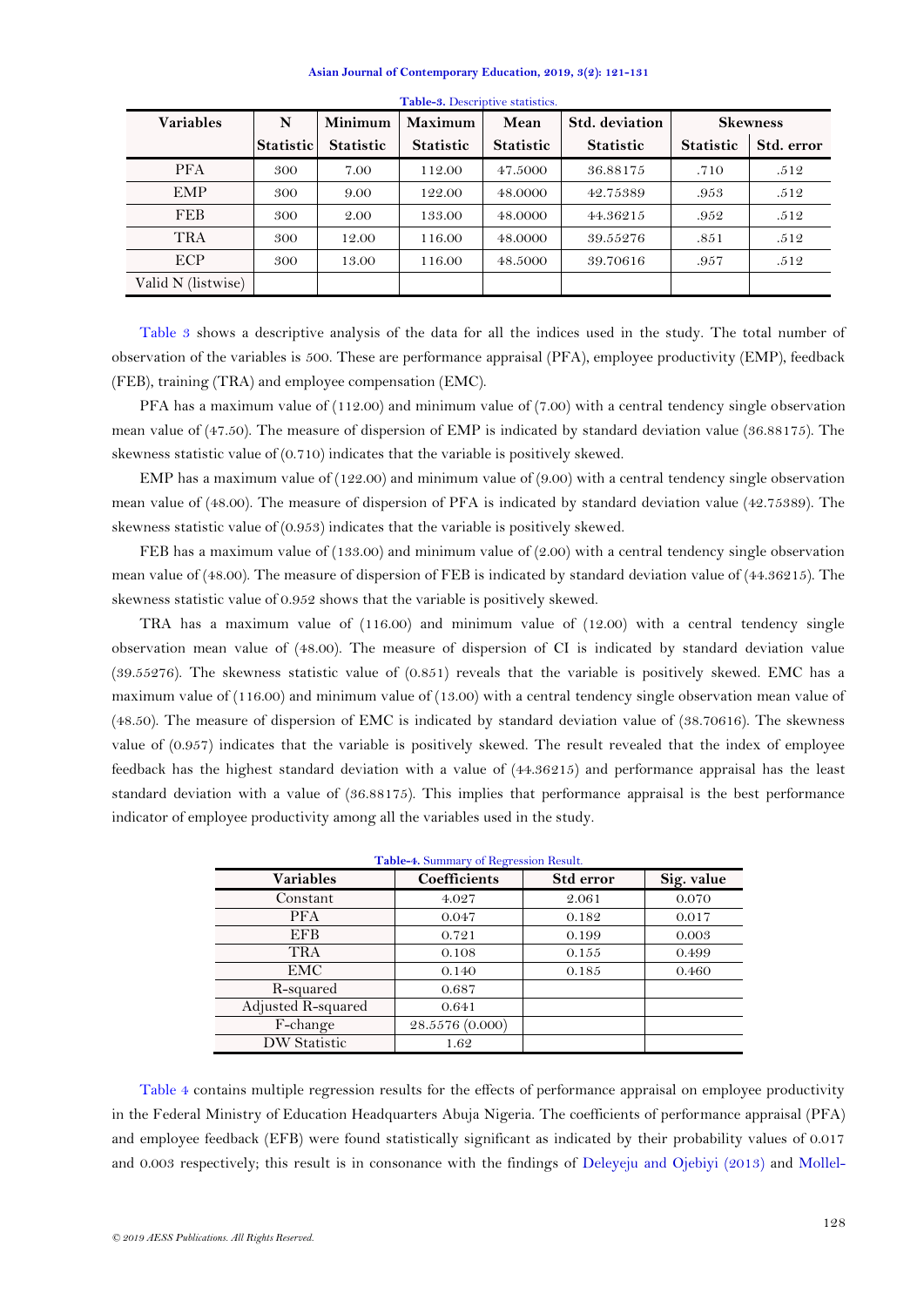[Eliphaz](#page-10-1) *et al.* (2017) they discovered a relationship quite significant and positive that exist between performance appraisal and employee productivity. while the coefficients of training (TRA) and employee compensation (EMC) were found statistically insignificant at 10 per cent level of significance as indicated by their probability values of 0.499 and 0.460 respectively. The result is in line with the finding with of [Audu and Timothy \(2014\)](#page-9-23) whose study was on effect of human resource training and development on productivity in hospitality industry in Nigeria. The coefficients of all the variables of this study were positively signed and in consistent with the theoretical expectation of the study. This result therefore, implied that as PFA, EFB, TRA and EMC increases by 1 percent, the employee productivity will increase by 0.047, 0.721, 0.108 and 0.140 percent respectively. The F-change 28.5576, which measured the joint significance of the parameter estimates, was found statistically significant at 1 per cent level as indicated by the corresponding probability value of 0.000. This implies that all the variables of the model were jointly and statistically significant in affecting the employee productivity in the Federal Ministry of Education. The  $R<sup>2</sup>$  value of 0.687 percent implied that 68 percent total variation in employee productivity was explained by PFA, EFB TRA and EMC in Federal Ministry of Education Headquarters Abuja. Coincidently, the goodness of fit of the regression remained high after adjusting for the degree of freedom as indicated by the adjusted  $\mathbb{R}^2$  ( $\mathbb{R}^2 = 0.641$  or 64%). The Durbin-Watson statistic 1.62 was observed to be higher than  $\mathbb{R}^2$  0.684 indicating that the model is nonspurious (meaningful). The Durbin-Watson statistics 1.62 suggests the absence of positive serial correlation.

## **5. CONCLUSION**

It can be concluded that performance appraisal enhances workers" productivity in Federal Ministry of Education. When an objective appraisal is carried out, the organization will be in a position to reward the performing employees. The study found that performance appraisal indices enhanced employee productivity. This will further enhance the opportunity for determining deficiencies in the performance of the workforce. Consequently, appropriate training and development programs would be designed to correct such deficiencies. Performance appraisal also helps an organization to place employees in tasks they are best suited for in order to improve productivity. When productivity is improved it leads to increased earnings in the organization.

## **6. RECOMMENDATIONS**

Having empirically examined the effect of performance appraisal on employee productivity in the Federal Ministry of Education Headquarters Abuja, the following recommendations were proffered.

- i. It is recommended that multiple appraisal method should be introduced to further encourage objectivity and eliminate biasedness in the appraisal of workers in the Ministry.
- ii. It is also recommended that employee feedback method of performance appraisal should be a pre-requisite for the Management of Federal Ministry of Education as this will assist supervisors and employees to discuss weakness, productivity standards and areas of improvement that enhances productivity.
- iii. The study recommends that the Ministry should establish and adopt performance appraisal systems that would enable effectively appraisal of the employees and therefore providing opportunities to the management in identifying staff training needs.

**Funding:** This study received no specific financial support. **Competing Interests:** The authors declare that they have no competing interests. **Acknowledgement:** All authors contributed equally to the conception and design of the study.

## **REFERENCES**

<span id="page-8-1"></span>Aguinis, 2009. Performance management. New Jersey: Prentice Hall.

<span id="page-8-0"></span>Aidah, N., 2013. The effects of training on employee performance. Journal of Business Economics, 24: 19-25.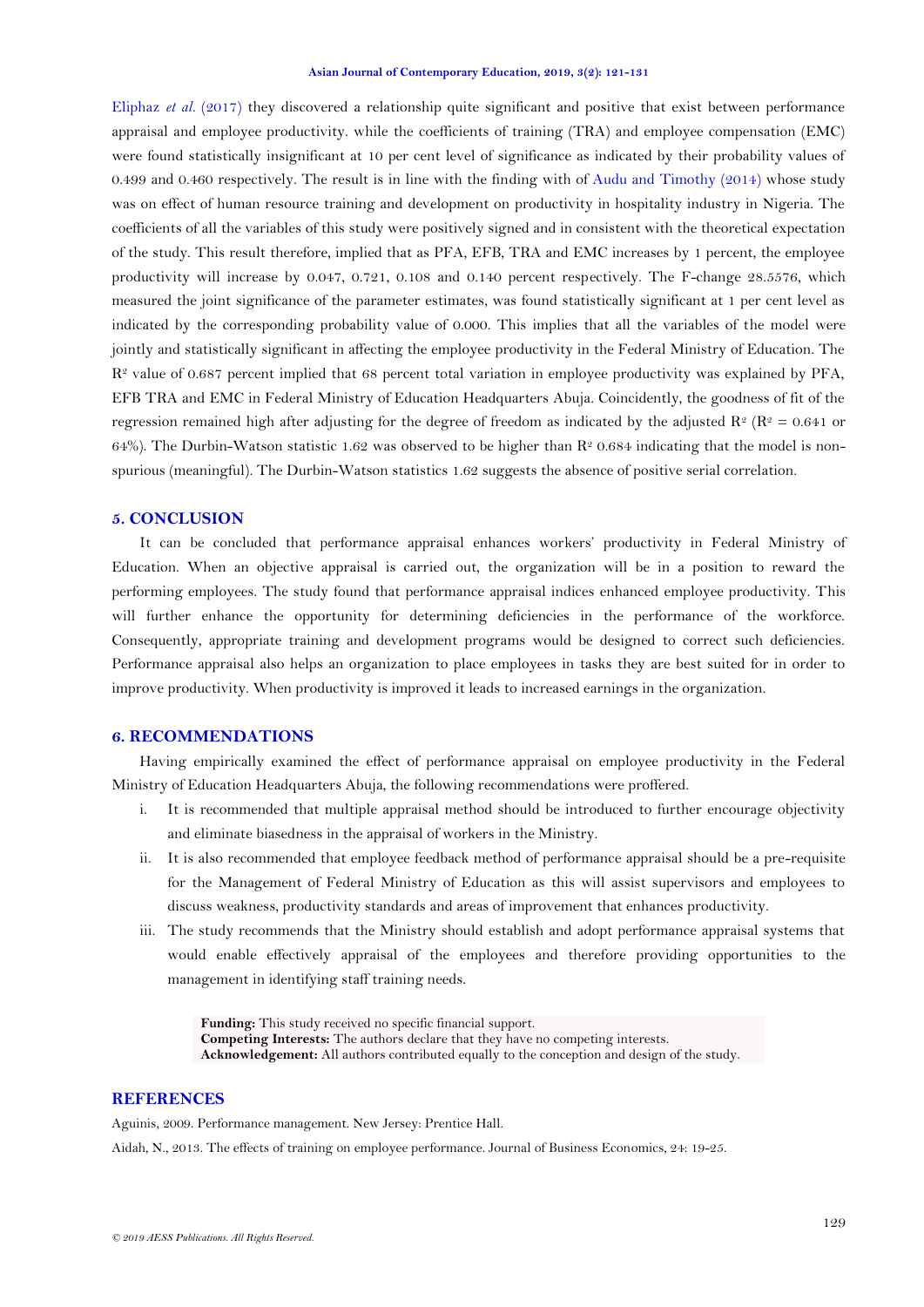- <span id="page-9-21"></span>Ajayi, I.A., O.O. Awolusi, B.B. Arogundade and H.Y. Ekundayo, 2011. Work environment as correlate of academic staff job performance in South-West Nigerian Universities. European Journal of Educational Studies, 3(1).
- <span id="page-9-14"></span>Armstrong, M., 2003. Strategic human resources management: A guide to action. UK: Kogan-Page.
- <span id="page-9-13"></span>Armstrong, M., 2009. Armstrong's handbook of performance management: An evidence-based guide to delivering high performance. London: Kogan Page.
- <span id="page-9-6"></span>Armstrong, M., 2012. Managing performance: Performance management in action. UK: CIPD Publishing.
- <span id="page-9-12"></span>Armstrong, M., 2013. A handbook of human resource management practice. 10th Edn., U.K: Kogan Page Ltd.
- <span id="page-9-9"></span>Asamu, F.F., 2013. Perception of performance appraisal and workers" performance in Wema bank headquarters, Lagos. Global Journal of Arts, Humanities and Social Sciences, 1(4): 89-101.
- <span id="page-9-23"></span>Audu, J.S. and G. Timothy, 2014. Effects of human resource training and development on productivity in Nigerian hospitality industry. International Journal of Public Administration and Management Research, 2(2): 80-87.
- <span id="page-9-17"></span>Banjoko, S., 2002. Employee performance appraisal; pennant, July-Sept, 8(3).
- <span id="page-9-11"></span>Boachie-Mensah, F., 2011. Employees' perception of performance appraisal system: A case study. International Journal of Business and Management, 7(2): 73-88.
- <span id="page-9-16"></span>Calabrese, A., 2012. Service productivity and service quality: A necessary trade-off? International Journal of Production Economics, 135(2): 800-812.Available at: https://doi.org/10.1016/j.ijpe.2011.10.014.
- <span id="page-9-5"></span>Cardy, R.L. and B. Leonard, 2011. Performance management: Concepts, skills and exercises. 2nd Edn., New Delhi: PHI Learning Private Ltd.
- <span id="page-9-22"></span>Deleyeju, P. and O.A. Ojebiyi, 2013. Performance appraisal and review systems: The identification, measurement and development of performance in organizations. Glenview, IL: Scott, Foresman.
- <span id="page-9-8"></span>DeNisi, A.S. and P. Kluger, 2000. Performance appraisal, performance management and improving individual performance: A motivational framework. Management and Organization Review, 2(2): 253-277.
- <span id="page-9-7"></span>Dessler, G., 2008. Human resource management. 11th Edn., New Delhi: Raj Kamal Electric Press.
- <span id="page-9-1"></span>Donli, J.G., 2008. Personnel selection, placement and induction. Being the text of Lectures Delivered at the Industrial Relations and Personnel Management Course held at Financial Institutions Training Center, Yaba, on 14/9/1989.
- <span id="page-9-0"></span>Eldman, D.C. and H.J. Arnold, 2009. Managing individual and group behaviour in organism. Japan: McGraw Hill Book Company. pp: 392.
- <span id="page-9-3"></span>Esu, B.B. and B.J. Inyang, 2009. A case for performance management in the public sector in Nigeria. International Journal of business and Management, 4(4): 98-105.Available at: https://doi.org/10.5539/ijbm.v4n4p98.
- <span id="page-9-2"></span>Fletcher, C., 2001. Performance appraisal and management: The developing research agenda. Journal of Occupational and Organizational Psychology, 4(1): 12-27.
- <span id="page-9-4"></span>Gerhart, B. and G.T. Milkovich, 2010. Organizational differences in managerial compensation and financial performance. Academy of Management Journal, 33(4): 663-691.
- <span id="page-9-19"></span>Gichuhi, A.W., P.O. Abaja and I. Ochieng, 2014. Effect of performance appraisal on employee productivity: A case study of supermarkets in Nakuru Town, Kenya. Asian Journal of Business and Management Sciences, 2(1): 42-58.
- <span id="page-9-15"></span>Grönroos, C. and K. Ojasalo, 2004. Service productivity: Towards a conceptualization of the transformation of inputs into economic results in services. Journal of Business Research, 57(4): 414-423.
- <span id="page-9-10"></span>Güngör, P., 2011. The relationship between reward management system and performance appraisal for teachers implementation. The Qualitative Report, 13(4): 544-559.
- <span id="page-9-20"></span>Hayford, C., Y. Boakye and N.O. Ovusu, 2016. Is performance appraisal system anachronistic in tertiary institutions in Ghana? Evidence from the University of Cape Coast. Journal of Business and Management, 18(4): 55-62.
- <span id="page-9-18"></span>Homayounizadpanah and Baqerkord, 2012. Effect of implementing performance management on the productivity, efficiency and effectiveness of the chabahar municipal employees. Research Journal of Allied Sciences, Engineering and Technology, 12(4): 1767-1784.